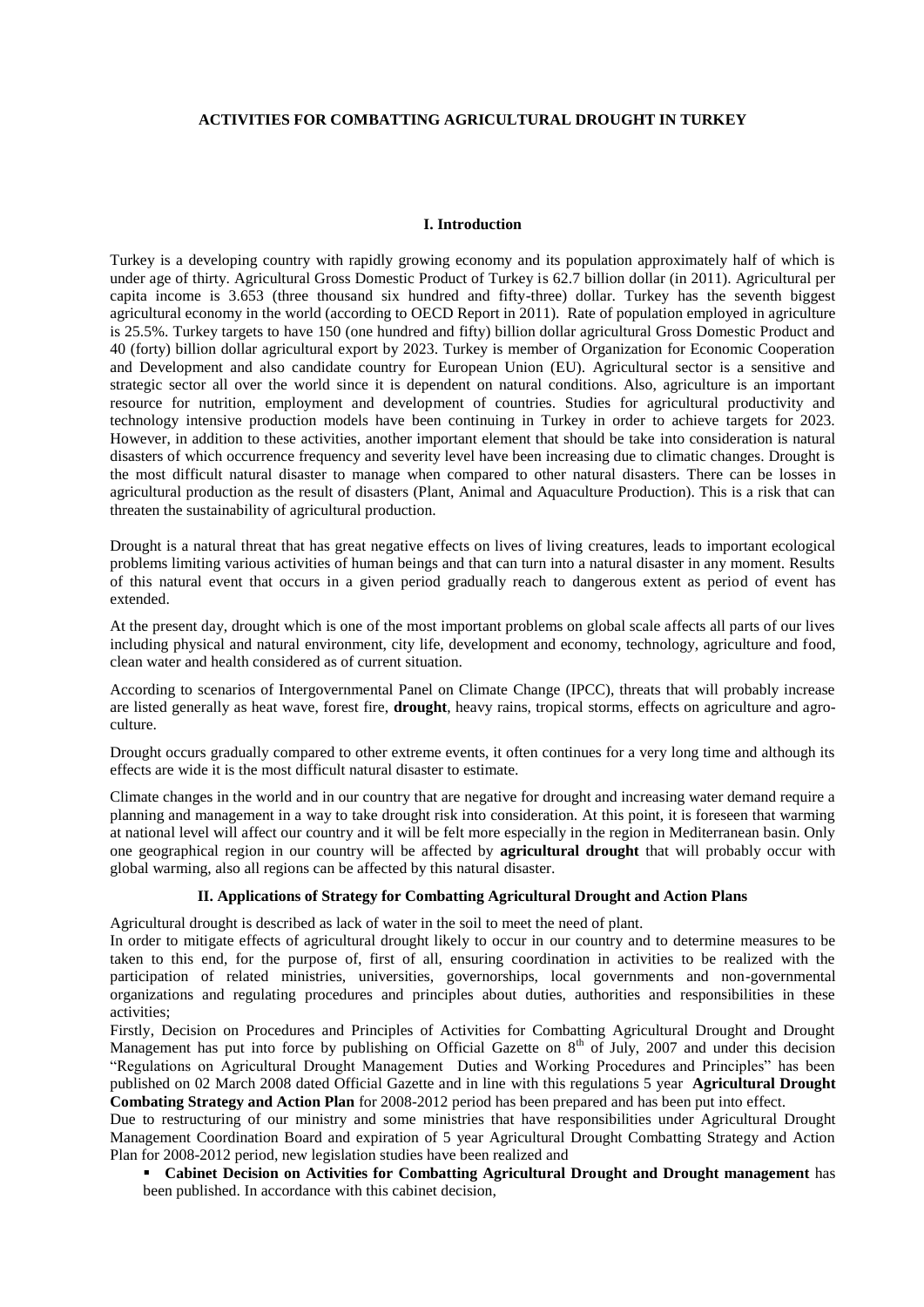## **Regulations on Agricultural Drought Management Duties and Working Procedures and Principles**  has been made. In accordance with this regulations;

**Agricultural Drought Management Coordination Board** has been established under the leadership of Undersecretary of Ministry of Food, Agriculture and Livestock with the participation of representatives from related Directorates, non-governmental organizations and universities and has begun its activities.

Management chart is indicated below:



#### **AGRICULTURAL DROUGHT MANAGEMENT**

Due to risk of drought occurrence at any moment since it is a natural disaster, **5 year Agricultural Drought Combating Strategy and Action Plan for 2013-2017 period** has been prepared according to our country's conditions under the coordination of our ministry with the participation of ministries, universities, governorships, local administration and non-governmental organizations determined by Cabinet Decision and has been put into effect.

- Main Strategy for Combatting Agricultural Drought is
- To develop an institutional structure with sufficient capacity,
- To realize combatting within an integrated and comprehensive plan,
- To achieve a structure in which agricultural sector is affected by drought at minimum level.

Activities under the Action Plan have been prepared by grouping on the basis of determined strategy, main development center and priorities. Titles of measures from which related institutions are responsible have been prepared and duties have been distributed. These activities are as follows:

## **1. Drought Risk Estimation and Crisis Management**

Crisis management on agricultural drought estimation will be applied.

## **2. Provision of Sustainable Water Supply**

- Potential water holding capacity will be increased.
- Water delivery channels will be modernized, investments on maintenance and renewal of water storing and deliver channels will be realized in a timely manner.

 Taking measures for collection of waste water, using waste water treated in agriculture and ındustry sector will be ensured.

- Effective management of underground water will be ensured.
- Land using techniques increasing preservation of water in the soil will be developed, land usage plans for protecting and developing soils that are the most important natural storage for water will be prepared.

## **3. Effective Management of Agricultural Water Demand**

 The most suitable cultivation areas for agricultural products in the determined agricultural basins will be determined by taking water availability into consideration and effective water usage will be ensured.

- Water delivery systems will be modernized.
- Effective use of underground water for agriculture will be ensured.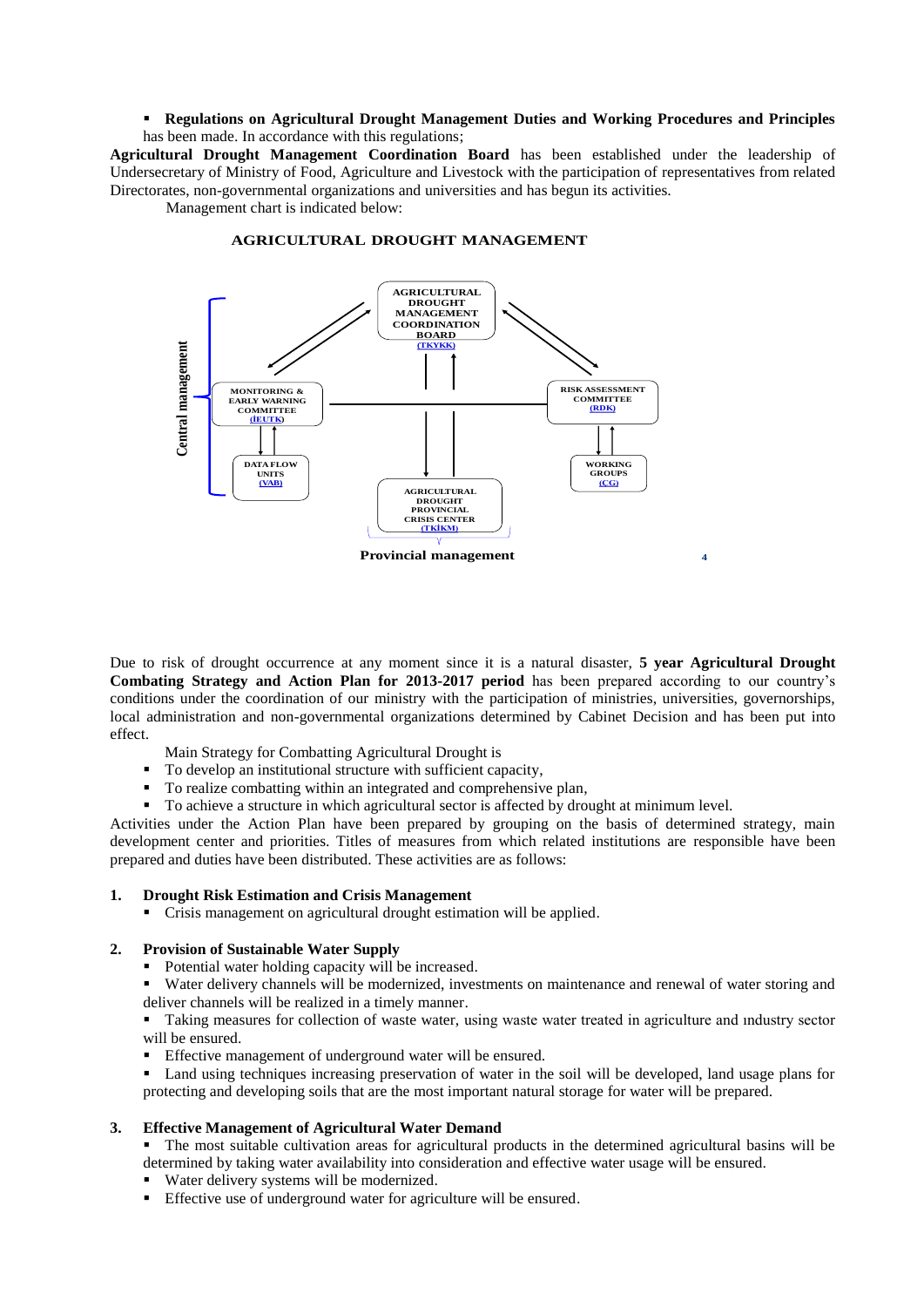**Incentive programs directed to production guidance for sectors and productions that are most affected by** drought, including plant production, animal production, bee-keeping and domestic aquaculture will be established. Plant production and livestock production policies will be implemented by taking drought risk into consideration.

## **4. Acceleration Re-De Activities and Increasing Training/Extension Services**

- Re-De activities supporting combatting drought will be accelerated.
- Training and extension services for at the outset farmers and related parts.

# **5. Developing Institutional Capacity**

 Necessary legal regulations for effective combatting agricultural drought will be made and institutional structuring will be strengthened.

Necessary institutional capacity for fires out of forest will be developed.

In line with aforementioned titles, duties of related institutions are determined, their activities about Priority / Measure for which they are responsible are asked and reported in order to assess them at the end of the year.

# **III. Establishment of Committees and Agricultural Drought Provincial Crisis Centers**

Duty distribution is divided into two groups in order to carry out Agricultural Drought Combatting Strategy and Action Plan in a coordinated way. These are studies to be realized at the central level and studies to be realized at the provincial level.

At the central level,

- **Monitoring, Early Warning and Estimation Committee,**
- **Risk Assessment Committee and**
- **Data Flow Unit** has been established under the coordination and secretariat of Agricultural Insurance and Natural Disasters Department under General Directorate of Agricultural Reform.

At the provincial level, **Agricultural Drought Provincial Crisis Centers** have been established under the coordination of Provincial Directorates of Food Agriculture and Livestock.

**Monitoring, Early Warning and Estimation Committee;** Agricultural Insurance and Natural Disasters Department that is responsible for coordination calls for meeting every month and meeting is held between  $15<sup>th</sup>$  and  $20<sup>th</sup>$  of the month. Necessary data is gathered from institutions responsible under Data Flow Unit and Monitoring, Early Warning and Estimation Committee report is prepared. Aim of this activity is to monitor possible drought on a regular basis. This committee consists of experts from related Directorates.

"Phenological Observation Reports" for agricultural products cultivated in the province are gathered from Provincial Directorates of 81 provinces while preparing report of Monitoring, Early Warning and Estimation Committee,

Reservoir Levels of Dams for Irrigation from General Directorate of State Hydraulic Works,

Quarterly Estimation Maps from Mid-term Weather Forecast Center,

Regional, Monthly and Cumulative Precipitation Analysis, Watershed Precipitation Analysis, Agricultural Basin Precipitation Analysis, Temperature Analysis, Monthly and Cumulative precipitation assessment Charts by Regions from General Directorate of Meteorology have been gathered.

For the analysis of Drought Analysis, following indexes are used :

- **Percent Of Normal Index-PNI** (Percent of normal index is the simplest index of drought indexes and principally obtained by dividing precipitation in a given period into average as percentage.)
- **Standardized Precipitation Index-SPI** (Standardized Precipitation Index is obtained principally by dividing difference between precipitation in a given period and average into standard deviation. Program can calculate time and rate incidence of drought index quarterly, semi-annually, yearly and biennially and for any combinations of these periods for the requested station and also program provides opportunity to make analysis at different drought severity categories.)
- **PALMER Drought Severity Index - PDSI** (PDSI is calculated on a monthly basis in general. Precipitation, temperature and field moister capacity are used as data in calculation. By these data, evaporation, loss in moisture due to absorption by soil, surface flow and also loss in moisture on the surface can be determined.)

Different drought analyses realized in our country are considered for a general assessment, however phonological observation reports coming from Provincial Directorates of Food Agriculture and Livestock are more determinative in detecting agricultural drought. **Percent of Normal Index, PALMER Drought Severity Index and Standardized Precipitation Index** maps are used in our reports and these maps ensure to indicate drought on the map. Year and biennial Standardized Precipitation Index maps are used in our reports.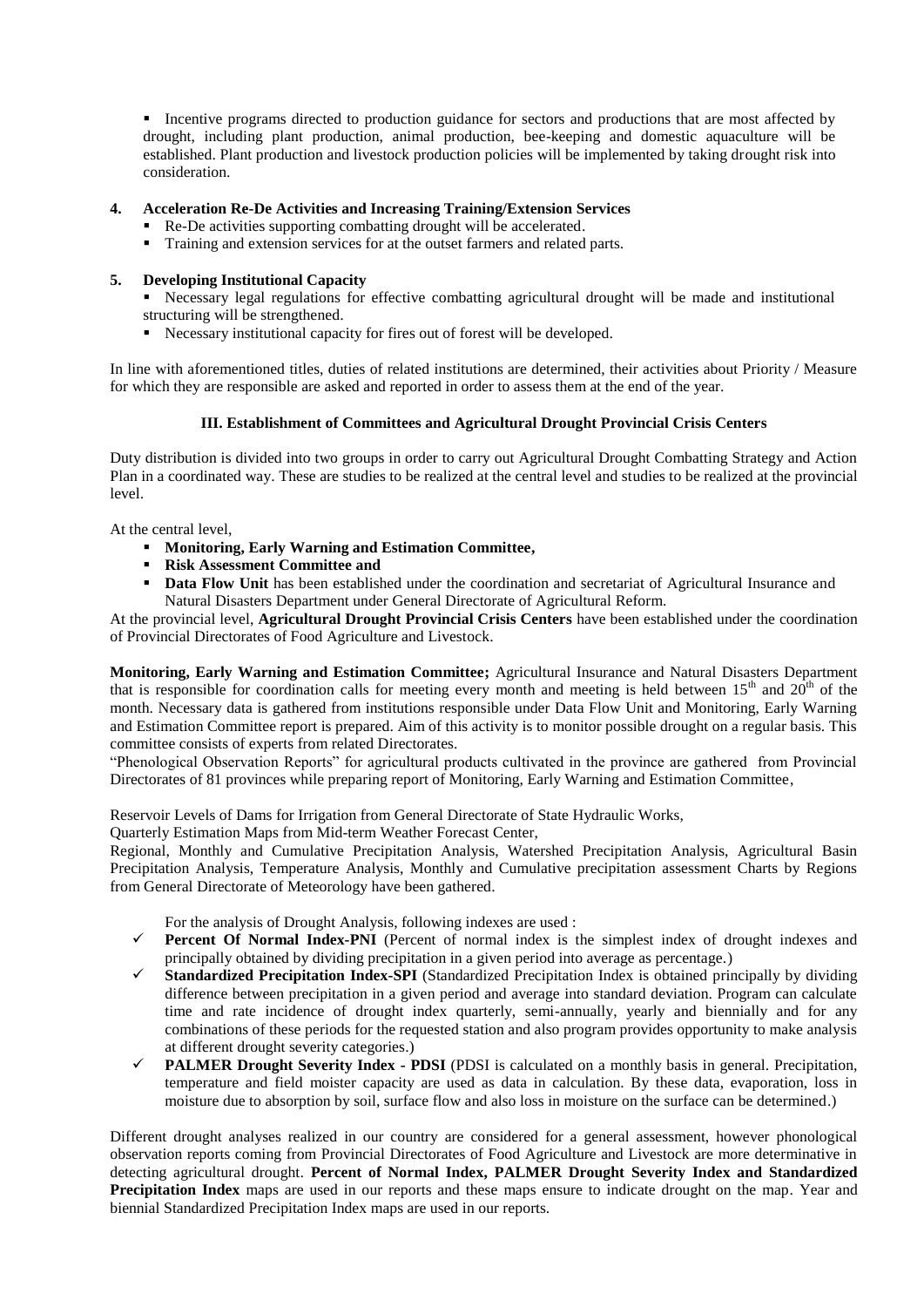Data stated above are gathered and "Monitoring, Early Warning and Estimation Committee report" is prepared and this report is signed after the approval of the committee members. Prepared "Monitoring, Early Warning and Estimation Committee Report" is submitted to "Risk Assessment Committee" for evaluation.

**Risk Assessment Committee** works under Drought Management Coordination Board. Committee of which coordination and secretariat are carried out by Agricultural Insurance and Natural Disasters Department meets on a day between  $20<sup>th</sup>$  and  $25<sup>th</sup>$  of this month and examines the report submitted by Monitoring, Early Warning and Estimation Committee. Risk Assessment Committee consists of experts from related Directorates and NGOs.

Risk Assessment Committee prepares precipitation scenarios for future and estimates drought for following 6 months by using estimation maps prepared quarterly and semi-annually by Medium term Weather Forecast Center and prepares its report in this context. These scenarios are considered under three titles:

- 1. **Good scenario (**Situation where precipitation is 20% more than normal)
- 2. **Normal scenario (**Situation where precipitation is at seasonal normal measures)
- 3. **Bad scenario (**Situation where precipitation is 20% less than normal)

In the report, territorial and regional drought estimations are made according to these scenarios. According to results of the report, if considered as necessary, Agricultural Drought Provincial Crisis Centers are warned.

Agricultural Drought Provincial Crisis Centers are established in the provinces under leadership of governors and each province has prepared its Agricultural Drought Action Plan in accordance with its own conditions.

Agricultural Drought Provincial Crisis Center consists of provincial representatives from related ministries, local representatives from related general directorates under related ministries, provincial director of health, district governors considered as appropriate by the governor, representative from provincial special administration, representative from metropolitan municipality or municipality of province, mayors of districts, representative from university, president of agriculture chamber, irrigation, drinking water and producer unions, chairmen of cooperatives and representatives from other non-governmental organizations under leadership of governor or deputy governor appointed by governor. Following information is indicated in the report:

- General information about the province
- Soil and Land Resources
- Classes of dry and irrigated agricultural lands
- Available Water Resources
- Medium Term and Long Terms Study Plans to be Prepared under Normal Conditions
- Measures To Be Taken in Drought Periods
- Plans for Combatting Diseases and Pests
- Drinking Water and Using Water Planning
- Non-agricultural activities to be developed
- Training plans.

Measures to be taken in years with normal conditions become more important than measures to be taken in years with drought in combatting drought. Activities to be realized in years without drought are indicated in action plans. These are:

- 1. Developing and ensuring sustainability of provincial drought action plan,
- 2. Reviewing activities in accordance with laws, regulations and rules and filling deficiencies,
- 3. Developing farmers registration systems continuously,
- 4. Developing early warning systems of drought,
- 5. Continuing to implement Rangeland Rehabilitation and Developing Projects implementations in Rangelands, summer pastures and winter pastures,
- 6. R&D activities:
	- a- Developing varieties less affected by drought,
	- b- Developing techniques and technologies of water harvest,
	- c- Accelerating studies for determining product pattern according to regions,
	- d- Realizing simulation activities and modeling by working under controlled conditions,

e- Accelerating activities for using more intensively GIS and UA systems under monitoring and evaluation studies,

- f- Increasing awareness via realizing trials and demonstrations of results under producer conditions,
- 7. Generalizing basin erosion control activities to direct basin rain water to soil and underground and terracing on streams by using stones,
- 8. Terracing on graded lands,
- 9. Foresting all unprotected hills,
- 10. Land usage planning.